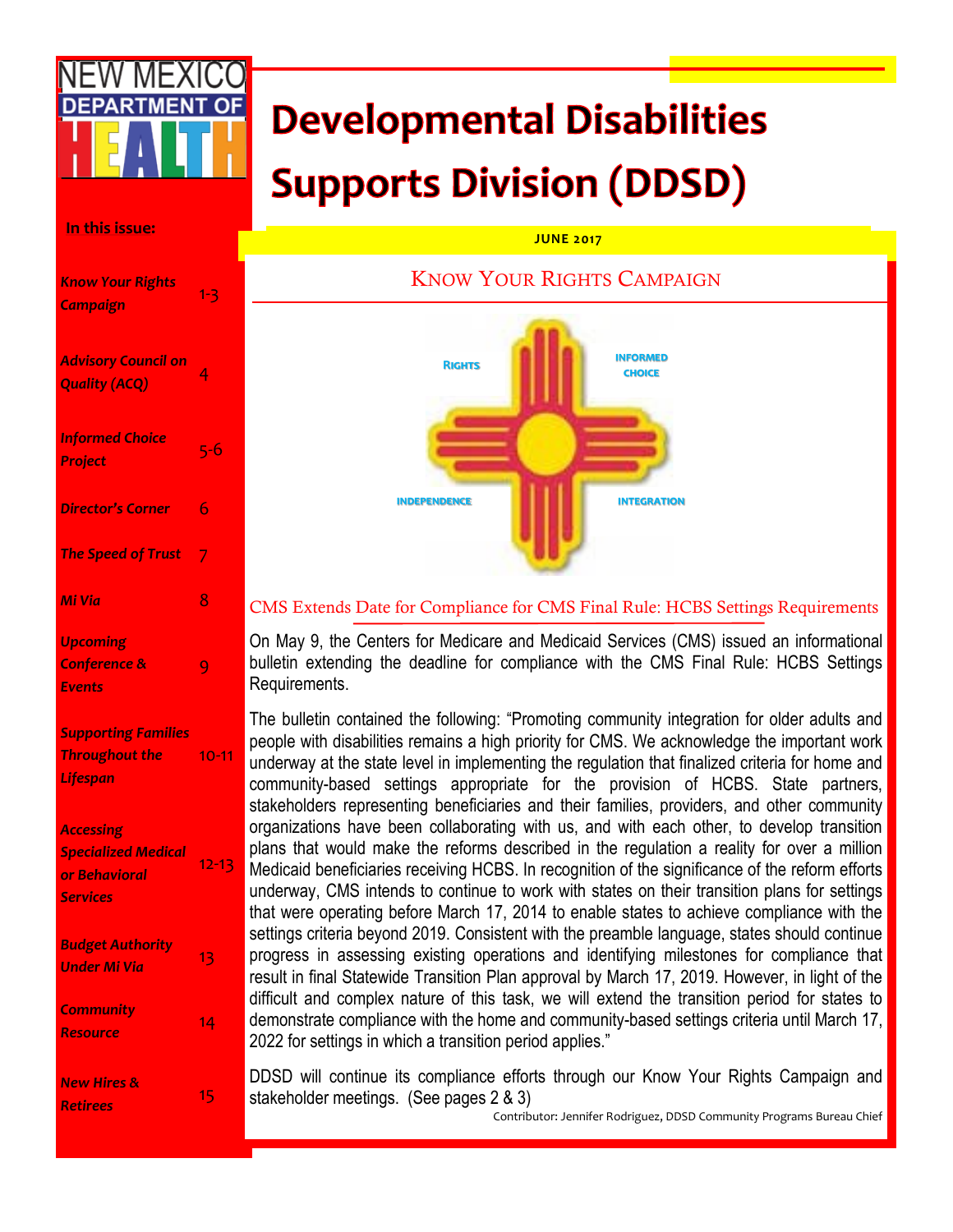Developmental Disabilities Supports Division (DDSD)

#### Page 2

# KNOW YOUR RIGHTS CAMPAIGN (CONT.)



# Validation

The CMS required validation activities are underway! DDSD has contracted with the Center for Development and Disability (CDD) at the University of New Mexico to do the validations as a critical and required element of NM's statewide transition plan for compliance with the CMS Final Rule: HCBS Settings Requirements.

CMS requires that 100% of settings be validated in one of three ways: the provider self-assessment, the on-site provider validation, or the participant survey. CMS has provided guidance that 100% of some types of settings, such as group settings, go through the on-site validation process, no matter what. For other types of settings, CMS requires each state to validate a "statistically valid sample" of settings.

In 2015, providers completed a self-assessment to determine how well each setting complied at that time with the CMS Final Rule. CMS requires that each state complete validation activities to "validate" the providers' selfassessment results to determine compliance levels and identify training and/or technical assistance needs. Validation activities involve provider validations and participant surveys as an additional way to validate each setting.

If you or your agency setting is chosen to be a part of the validation activities, the CDD staff will work with you to identify a date and time for the validation visit, and determine who should be there. For more information please visit http://actnewmexico.org/.

Contributor: Jennifer Rodriguez, DDSD Community Programs Bureau Chief

#### Person – Centeredness

#### Person-Centered Thinking

Person-centered thinking values and supports individuals with intellectual and developmental disabilities to make informed choices and exercise the same basic, civil, and human rights as other citizens, including dignity of risk.

## Person-Centered Planning

Person-centered planning (PCP) is an ongoing process that identifies what is important to and what is important for a person. The individual with intellectual and/or developmental disability (I/DD) is at the center of the process and is encouraged to direct the process as much as possible. No matter what the nature or severity of a person's disability, there are many ways to identify a person's strengths, abilities, preferences, needs, and goals. PCP supports people with I/DD to exercise the same basic legal, civil, and human rights as well as other citizens.

#### Person-Centered Practice

Person-centered practice is aligning services and resources to support individuals to achieve individual goals and outcomes that are important to and for them.

Contributor: Jennifer Rodriguez, DDSD Community Programs Bureau Chief; Roberta Duran, DDSD Deputy Director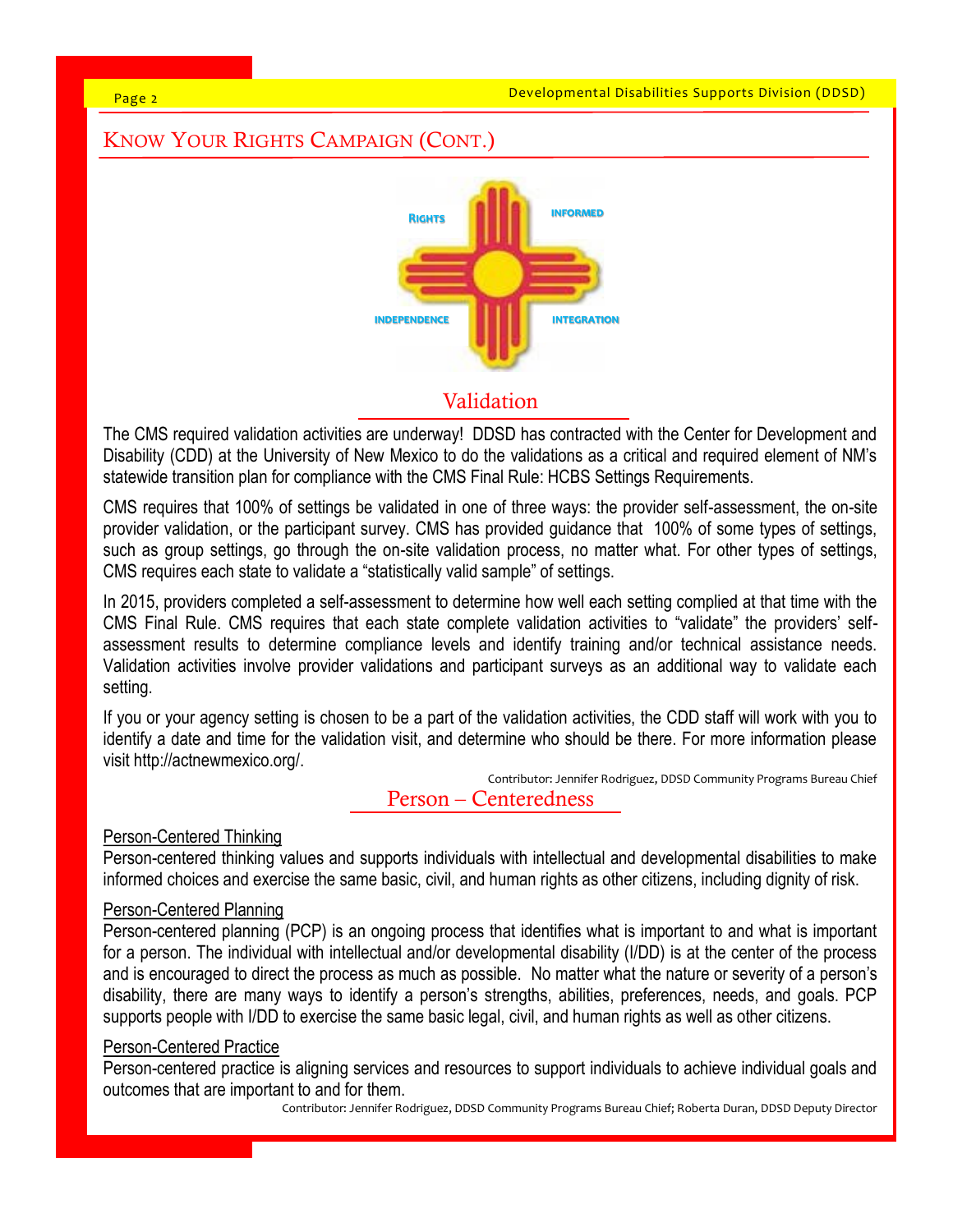Developmental Disabilities Supports Division (DDSD)

#### Page 3

# KNOW YOUR RIGHTS CAMPAIGN (CONT.) Town Hall Summary and FAQs **Rights informed choice independence [integratio](https://www.google.com/imgres?imgurl=https://images-na.ssl-images-amazon.com/images/I/416bJz8IoAL._AC_UL160_SR160,160_.jpg&imgrefurl=https://www.amazon.com/Mexico-Symbol-Window-Vinyl-Sticker/dp/B00FCGK6YM&docid=g7dM8d2JZEV3iM&tbnid=bwWsse57w17vkM:&w=160&h=160)n**

The Know Your Rights Campaign Steering Committee was created in November 2016 to provide education and outreach to people with disabilities, family members, advocates and guardians on the Centers for Medicare and Medicaid Services (CMS) Final Rule: Home and Community Based Services (HCBS) Settings Requirements. The Steering Committee is comprised of numerous partners: the New Mexico Allies for Advocacy, the ARC of New Mexico, Case Management Action and Advocacy Council, New Mexico Autism Society, Developmental Disabilities Planning Council, Disability Rights New Mexico, Developmental Disabilities Supports Division, Division of Health Improvement, Governor's Commission on Disability, Human Services Department, Parents Reaching Out, San Juan Center for Independence, Association of Developmental Disabilities Community Providers (ADDCP), Family Living Provider Association, UNM/Center for Development and Disability, NM Equality, and the Attorney General's Office. One of the actions led by the Steering Committee was hosting 10 Know Your Right Town Halls across the state from February to April 2017.

Close to 600 people attended the various Town Halls across the state. The Town Halls consisted of a Power Point presentation explaining the Know Your Rights campaign, a panel of advocates, family members and guardians talking about their personal experiences followed by a discussion/question and answer period regarding Know Your Rights. Summaries of the discussion/question and answer component of every Town Hall were recorded as panelists and audience participants engaged in the conversation. Please visit http://actnewmexico.org/cms-finalrule.html to read the summaries.

Next steps for the steering committee and DDSD are to create Frequently Asked Questions (FAQs) based on the feedback that was received statewide. Stay tuned for a series of FAQs on the Know Your Rights Campaign and HCBS settings requirements in NM. Thank you for your participation and collaboration during these exciting times!

Contributor: Jennifer Rodriguez, DDSD Community Programs Bureau Chief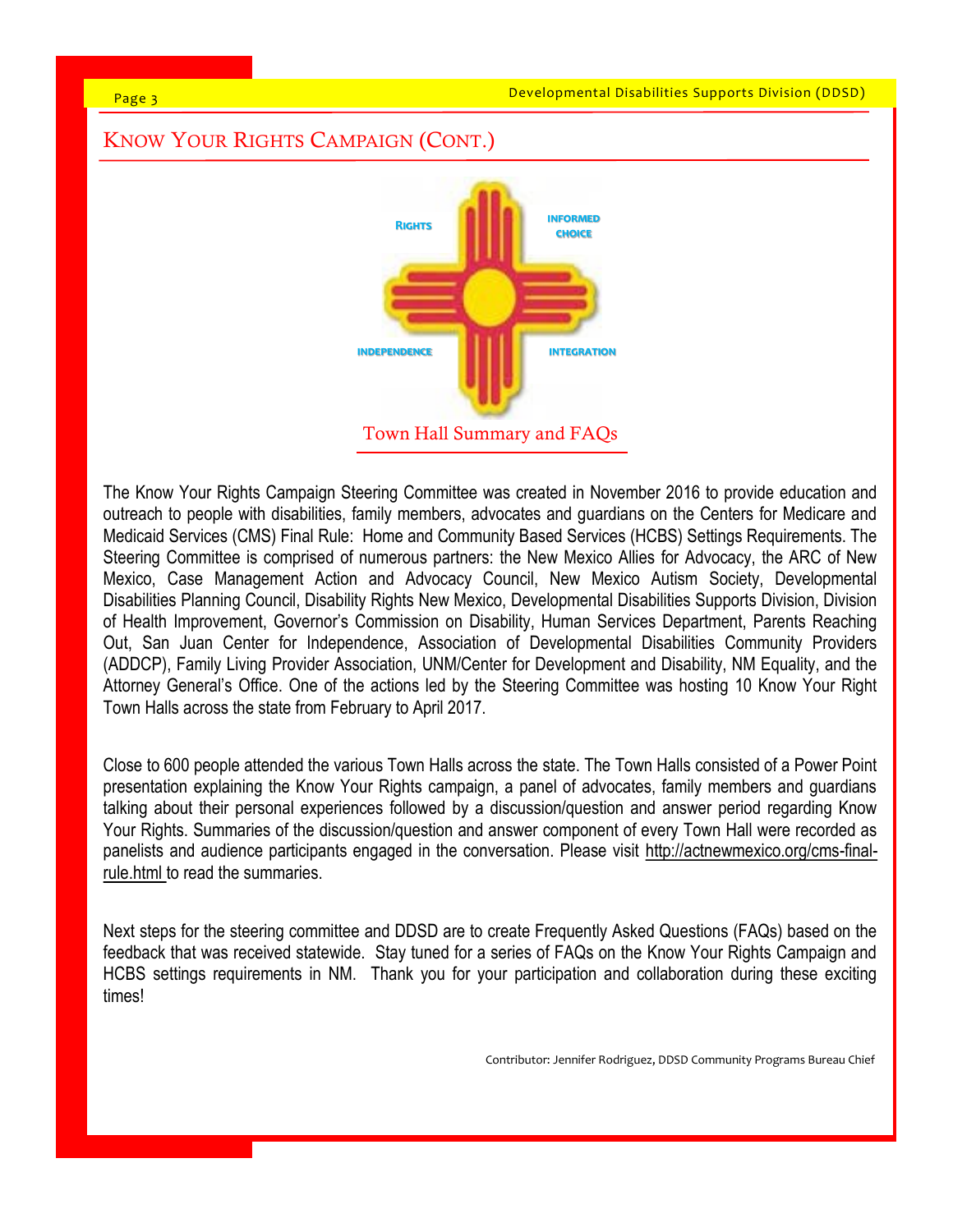#### ACQ—Advisory Council on Quality Supports for People with Developmental Disabilities and Their Families

The **Advisory Council on Quality (ACQ)** is a group of individuals, vetted through the Governors Office, made up of parents, participants, advocacy groups and provider agencies who work with state partners including the Department of Health (DOH), Developmental Disabilities Supports Division (DDSD), Mi Via, Division of Vocational Rehabilitation (DVR), and the Human Services Department (HSD) to resolve issues facing the disability community. The diversity of the group and the program structure knowledge that state partners provide allow for a unique ability to address issues head on and work them out as they may affect participants. The council creates advice on policy and process for state partners and the Governor. Please find out more about the meetings and projects this council is working on by visiting [http://actnewmexico.org/partners.html.](http://actnewmexico.org/partners.html) 

**Mission Statement**: The **Advisory Council on Quality (ACQ)** advises the New Mexico Department of Health on the systems guiding the provisions of services and supports that assist people with developmental disabilities of all ages and their families to be fully included in New Mexico communities.

**Vision Statement**: People with developmental disabilities of all ages and their families receive the supports and services needed to live inclusively and as independently as possible within their community.

#### **Core Values:**

*Community Inclusion* Quality of Life Quality of Services *Everyone is Valued* Dignity of Risk *Self-Determination* Support Networks Respect

Find us at <http://actnewmexico.org/partners.html> or contact a member if you have an issue you would like to address. Members submit **PARTNER forms.** This form is a documentation process for submitting requests for information or seeking clarification on policies regarding services for individuals with disabilities. You can ask a member to submit one on your behalf.

> Contributor: Kathleen Cates, Liferoots NM and Member, ACQ Executive Committee

#### **The Advisory Council on Quality (ACQ)**

#### **Goal 2**: *Increase System Capacity*

**Objective 1**: *Support clean-up of wait list numbers and the maintenance of accuracy thereafter.* **Action Step 1**: *Wait list Committee will review and assess the KIT (Keeping in Touch) letter then return to the ACQ with recommendations on how to maintain ongoing contact with DDW applications.* **Action Step 2:** *Wait List Committee will partner with the HB2/DDSD Committee.*

**Action Step 3:** *Explore a volunteer approach to ongoing maintenance of accuracy of the wait list numbers.*

**Action Step 4:** *ACQ will make recommendations to DDSD on how to clean up wait list and maintain accuracy thereafter.*

The ACQ formed a small subcommittee that was led by Cassandra DeCamp, Central Registry Staff Manager from the Developmental Disabilities Supports Division (DDSD). The committee reviewed the KIT letter and process regarding how to reach out (in a variety of ways) to individuals on the wait list. Text fields were utilized (never before) on the registry to capture email addresses and other contact information to increase successful contact with registrants. Ms. DeCamp reported monthly to ACQ or the subcommittee the number of individuals who were being allocated and any members of the wait list who needed to be removed due to relocation from the state, commitment to a different program or death.

The capture of additional contact information and points of contacts has increased the accuracy of the list and the ability to contact individuals for allocation. The Wait List subcommittee is still reviewing the existing process to insure that an accurate list can be maintained through a process even when the detailed staff has moved to other positions.

**Increasing System Capacity** will remain a goal for ACQ but a new **Objective** and **Action Steps** will be identified to work towards the over all goal.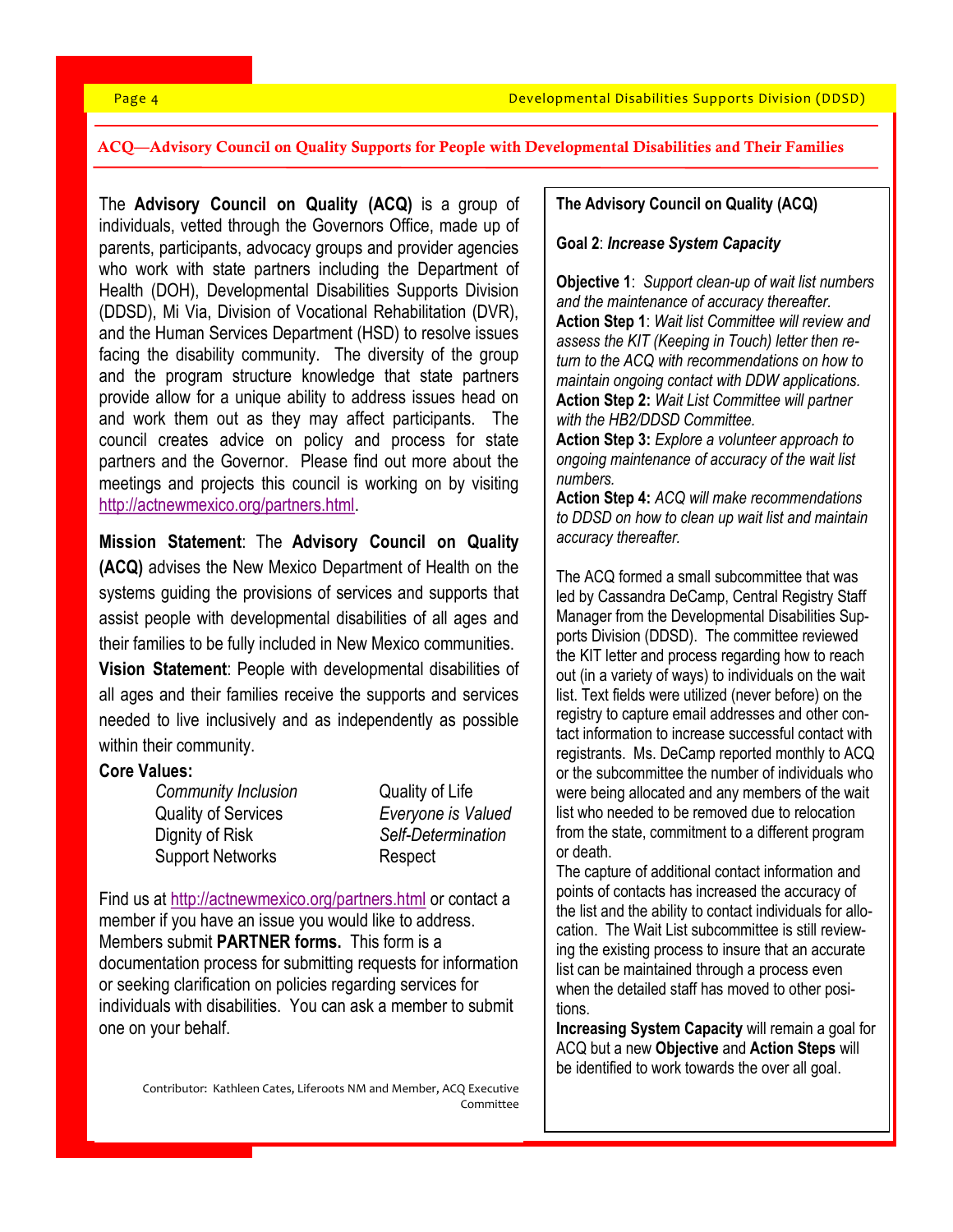### Informed Choice Project—DDSD Launches Informed Choice Initiative

DDSD is working with Partners for Employment (which includes UNM/CDD, NMDVR and DDSD) on an initiative designed to build capacity around understanding "Discovery" and "Customized Employment" in New Mexico. Both Discovery and Customized Employment are best practices to support individuals with severe disabilities with employment placement.

New Mexico is approaching Discovery in a new and innovative way during this project: rather than using Discovery as a tool that automatically leads to employment. We are using Discovery as mechanism to get to know individuals on a deeper level and to improve the quality of services they receive.

"Discovery" involves observing individuals in familiar and unfamiliar settings and participating with them in these activities. Staff members and individuals with I/DD participate in these activities together. Staff involved in Discovery learn to ask questions about why an individual may or may not enjoy a particular activity.

For example, let's say that Juan expresses an interest in playing soccer. The staff may observe Juan playing soccer with his team. Staff are asked to observe and think through what it is about that activity that makes soccer enjoyable for Juan. Does Juan enjoy playing soccer for the comradery? Does he like wearing a uniform? Does he like being outside? Is it the physical activity he enjoys? Once the staff member gains a deeper understanding about why Juan enjoys the activity, it should lead to ideas about other activities to try. If Juan enjoys wearing a uniform, what other activities involve wearing uniforms? Maybe Juan would like to be a part of a volunteer crew that wears uniforms. Through Discovery, Juan can try out that volunteer activity if he chooses.

The Discovery process is customized to each person involved in it. Discovery is designed to give people who may have limited experiences in the community or even limited mechanisms to communicate their preferences an outlet for trying out activities. This attribute makes Discovery a tool for person-centered planning.

People close to the individual, such as family members and guardians, are pulled into the process along the way. At the end of Discovery, information learned about that individual is compiled into a summary tool (the Discovery Tool). This tool meets DDSD's requirements for person-centered assessments.

Discovery has been dubbed the "Informed Choice Initiative" because, at the end of Discovery, individuals should have a better understanding, based on experience, about what options in the areas of work, education, volunteer, relationship-building and having fun exist. Individuals involved in Discovery therefore guide direction of services based on their OWN experiences. Discovery findings have lead the team to designing new goals and outcomes for ISP's in cases where this has been a challenge.

Additionally, Discovery assists the Interdisciplinary team (IDT) with meeting the requirements related to informed choice which have been in the DD Waiver standards since 2007. As a refresher, here is the language from the standards:

Continued on page 6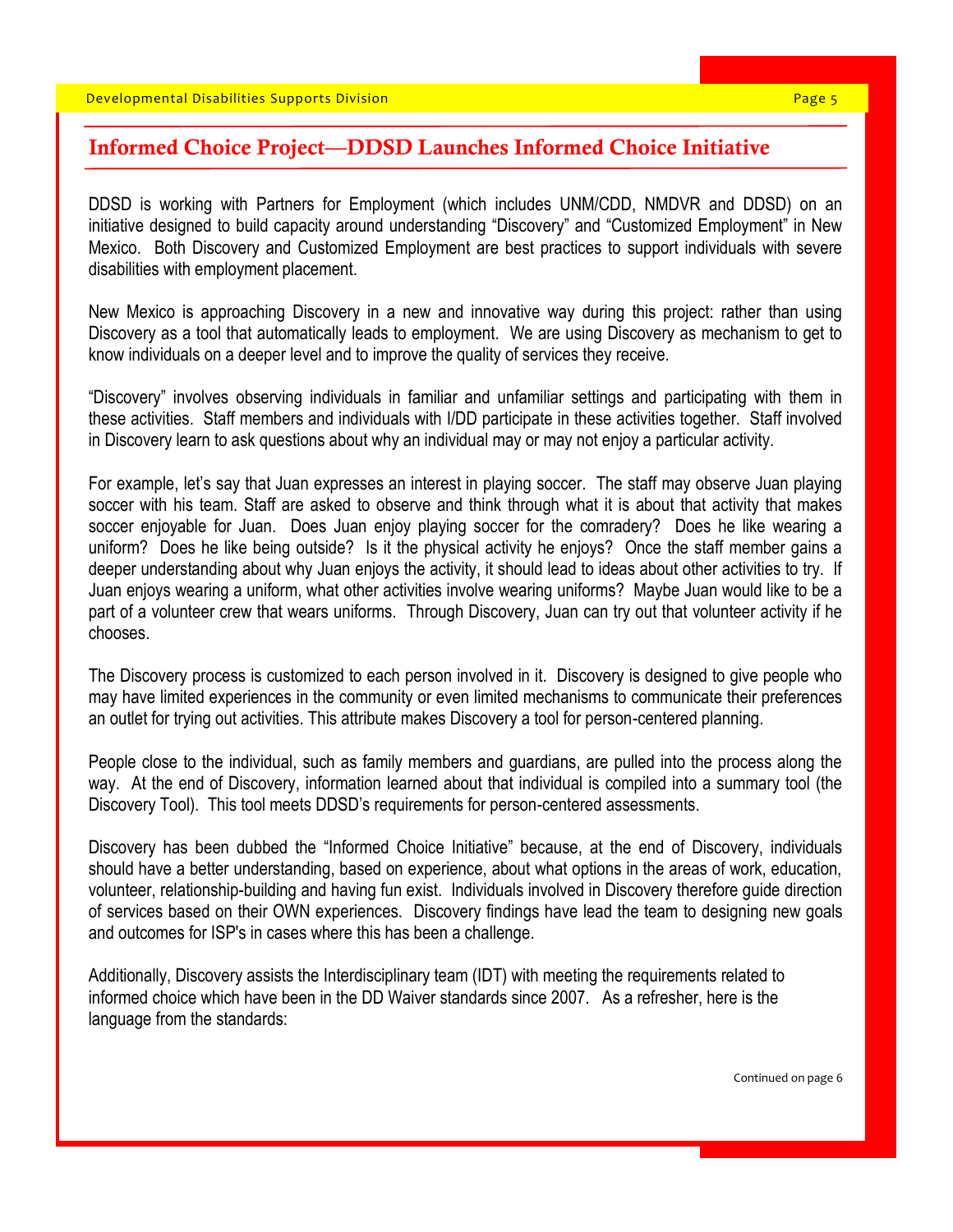# Informed Choice Project—DDSD Launches Informed Choice Initiative (Cont.)

**"Informed Choice on Employment:** In the context of employment, informed choice must include the following activities:

- Assessing the individual's vocational interests, abilities and needs;
- Discussing with the individual/guardian what was learned through the assessment;
- Providing information about employment options available to the individual; including information regarding self-employment, and customized employment options, and resources;
- Providing opportunities for career exploration activities including trial work opportunities;
- Considering potential impact on the individual's benefits and services; including information and plans to address any benefit related issues that may arise…"

DDSD is currently partnering with Los Lunas Community Program (LLCP), LifeRoots in Albuquerque and Tresco in Las Cruces on staff training in Discovery. We plan to partner with ENMRSH in Clovis in the near future too. National and local experts visit these agencies frequently and support staff in their learning and future expertise!

DDSD would like to thank everyone involved in this project for all of their hard work!

Contributor: Carrie Roberts, DDSD Community Inclusion Manager

# Director's Corner

By the time you read this, I will have started my 3rd month as the Director of DDSD. To say it has been a whirlwind would be an understatement. It has been virtually non-stop. Coming from 14 years on the provider side of the system, I had developed some preconceived notions of how DDSD did and didn't work. I can honestly say that most of those preconceived notions have been dispelled in the time I have been in this job.

I have not personally met most of the DDSD employees. The employees I have met have proven themselves to be professional, passionate and dedicated people. After 42 years serving people with intellectual disability, this job has given me a renewed sense of "doing the right thing". This renewed sense is and always has been tempered with a large dose of reality. We have to commit ourselves to examine the realities that exist in our system. We have to become creative in our approaches to solving the challenges that we face each day. As we move forward, together, in improving the quality system that our participants deserve and we all want, I am working to shift our collective focus on our work.

That shift will center on issues previously considered to be negative or impositions on us and our work.

The ultimate goal of any litigation is to make improvements, correct perceived deficiencies or right any wrongs. I would like all of the litigation that surrounds our system to be considered as Quality Improvement activities. I would like all of our information gathering activities to be viewed as system improvements. The Regional Office Request for Intervention (RORI) form is a prime example of data that can be used to improve our service delivery system. We are all overworked and stressed. Rather than a negative, the RORI should be seen as a request for help.

If we all commit ourselves to using the system improvement tools we have available to us, the work will become more focused on what we have to accomplish. If we support each other and believe that we are truly all in this together, our system will improve, sometimes in spite of us and not because of us. I hope to get around to the regions in the near future. It is my hope to meet all of our team members who are joining us in this massive building project.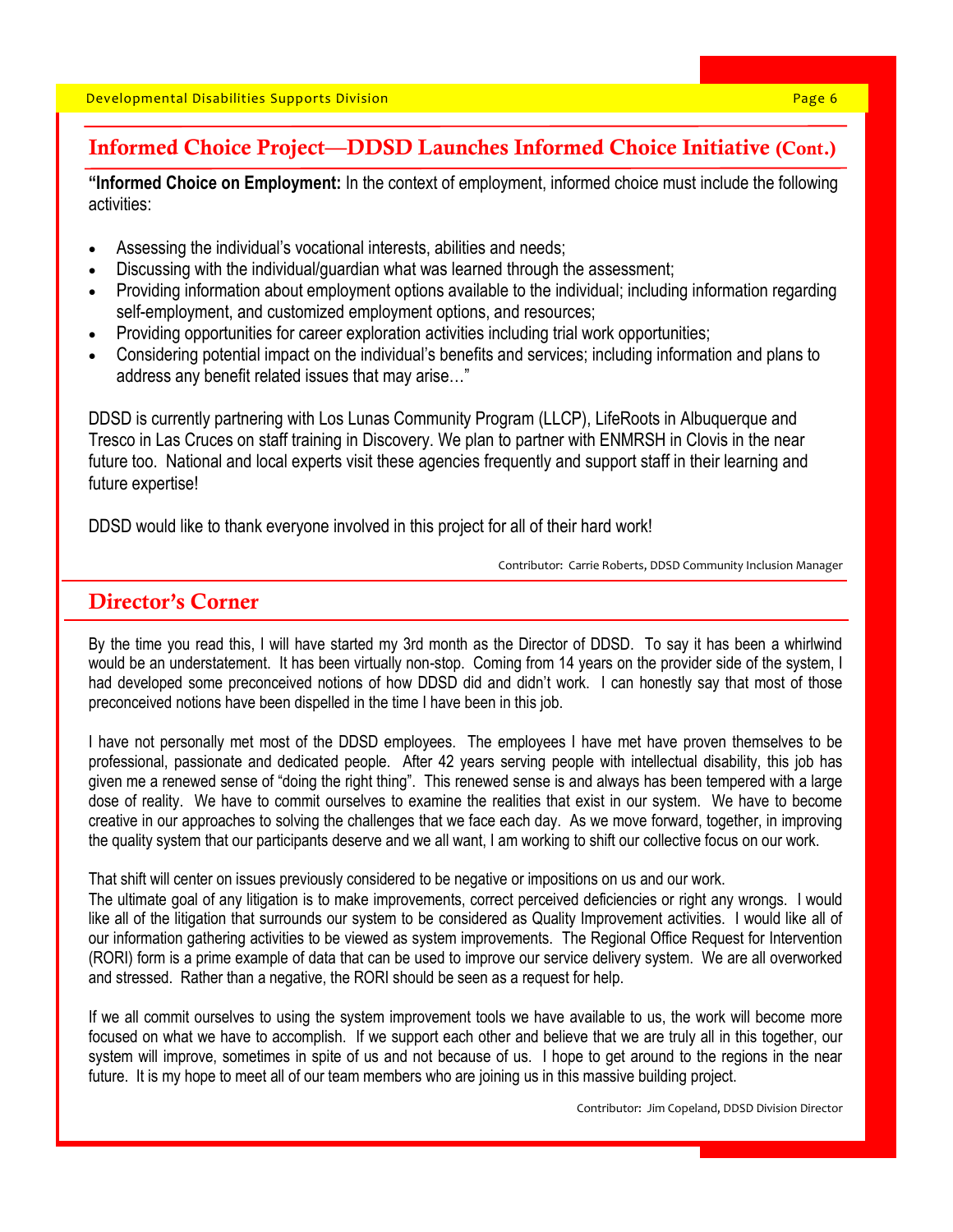# The Speed of Trust

Continuing with *The Speed of Trust* we take the concepts of Character and Competency and add the 13 Behaviors that either encourage or discourage trust.

#### **Credibility boils down to two simple questions.**

*First, do I trust myself? Second, am I someone who others can trust?*

# Talk Straight

*What we say is true and forthcoming – not just technically correct*

### Demonstrate Respect & Genuine Caring

*What creates trust, in the end, is the leader's manifest respect for the followers*

### Create Transparency – Open, Authentic & Truthful

*Try to be transparent, clear and truthful, even when it is difficult, and above all when it is difficult*

### Right Wrongs – Acknowledge & Apologize

*Watergate wasn't so much a burglary as it was the failure to recognize mistakes, take responsibility and apologize.*

# Show Loyalty – Acknowledge Contributions

*People who gain trust, loyalty and energy fast are those who pass on the credit to those who have done the work.*

#### Deliver Results – Don't Over Promise

*Leaders will be less concerned with saying what they will deliver and more concerned with delivering what they said they would.*

#### Get Better – Act on Feedback

*The illiterate of the 21st century will not be those who cannot read and write but those who cannot learn, unlearn, and relearn.*

## Confront Reality Directly, Courageously

Address the tough stuff directly. Acknowledge the unsaid. Lead out courageously in conversation. Remove the 'sword' from their hands. Don't skirt *the real issues.*

# Clarify Expectations – Renegotiate If Necessary

*Don't assume that expectations are clear or shared. Discuss them, validate them, renegotiate if needed and possible.*

# Practice Accountability – Don't Blame Others

*All power is a trust; and we are accountable for its exercise.*

#### Listen First – Try to Understand, Don't Assume

Listen before you speak. Understand. Diagnose, listen with your ears - and your eyes and heart.

#### Keep Commitments – Make Commitments Public

*Make commitments carefully & keep them. Say what you're going to do, then do what you say you will.*

## Extend Trust Appropriately, Even If It Is a Risk

*Extend trust to those who have earned it. Be willing to extend trust to those who are still earning it. Be wise in extending trust to those who have not exemplified a character worth trusting*.

Contributor: Christine Fredenburgh, DDSD Provider Enrollment Info/Rec Clerk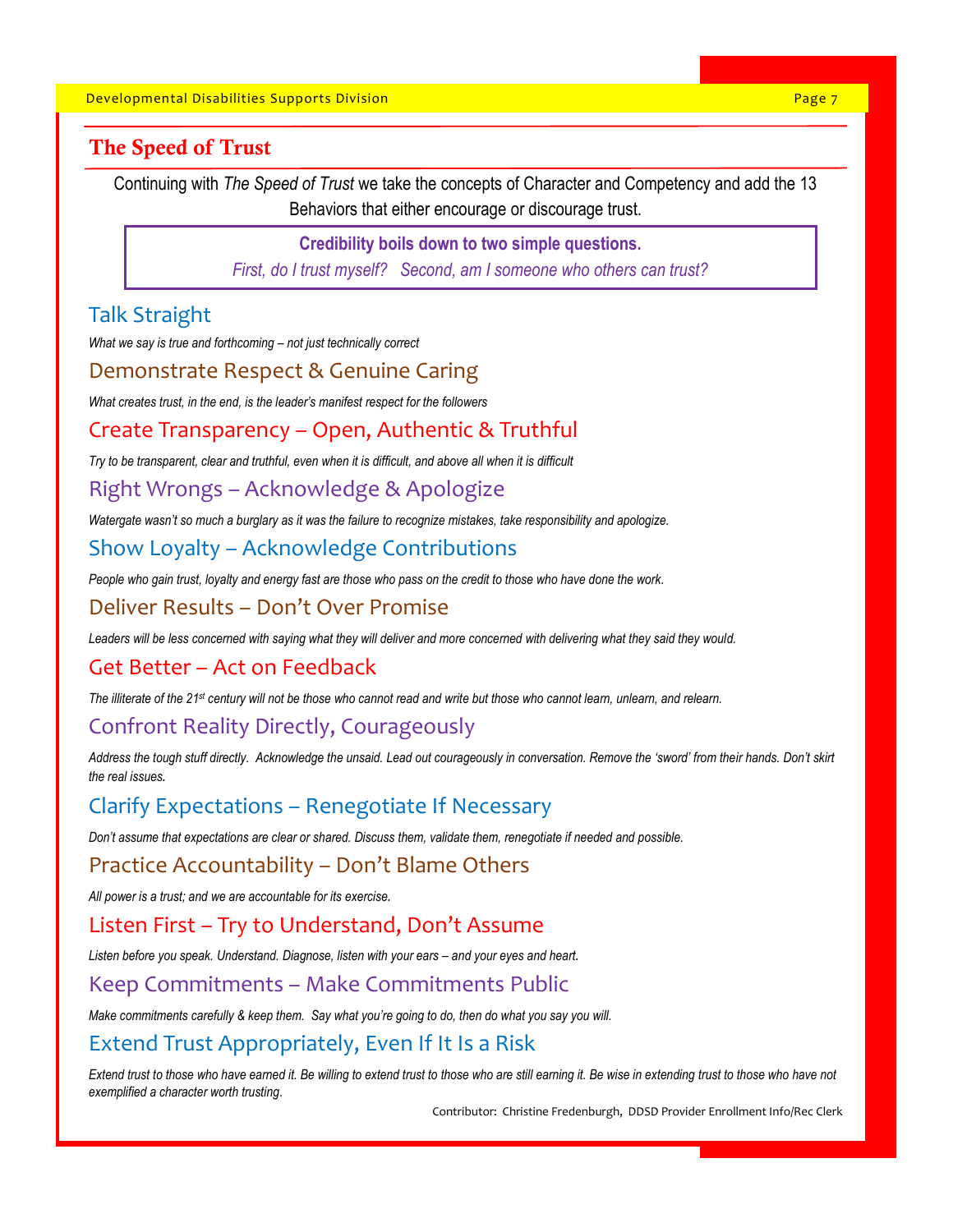# Mi Via

# Mi Via Amendment is approved by CMS!

The Mi Via waiver amendment was approved by the Centers for Medicare and Medicaid Services (CMS) April 13, 2017.

Due to the increase in numbers of participants using the Mi Via self-directed waiver, it was necessary to amend the waiver approved in 2015 to reflect the increase. Highlights of the approved amendment include: the service known as "Related Goods" has been renamed "Individual Directed Goods"; "Transportation" service will now be available for minors (18 and under) to use; and language for "Respite" services has been added to clarify the definition for its use.

Stay tuned for updates (dates and locations) for the Mi Via rule promulgations. The rule promulgation, which includes a public comment and hearing process, is an opportunity for the public to review and to provide input/ feedback on the Mi Via regulations that will be updated to reflect the changes in the approved waiver amendment.

# Mi Via Consultant Services

The primary responsibilities of Consultant services are to educate, guide and assist participants with self-direction. Consultants assist the participant with virtually every aspect of the Mi Via program. For example, helping participants and Employer of Record (EOR) to understand their roles and responsibilities within the Mi Via program; developing a thoughtful and comprehensive person—centered Service and Support Plan (SSP) and budget; and identifying resources outside the Mi Via program.

Consultants are required to contact participants in person or by telephone at least monthly, they are required to meet face to face with the participant at least quarterly, and they must conduct at least one annual visit in the participant's residence.

# Support Guide Services

Did you know that Consultant services can provide more intensive supports known as Support Guide services? Support Guides help participants more effectively self-direct services if needed. For example, support guides can provide education to the participant and EOR on how to navigate the Mi Via program; assist the participant and EOR with employer/vendor functions such as recruiting, hiring, and supervising workers; and troubleshooting payment issues with the Fiscal Management Agent (FMA) and other relevant parties.

Support Guide functions can be provided by the Consultant or by a non-professional staff. However, if this service is provided, the amount and type of support needed must be identified in the SSP. Support Guide services will be reviewed at least quarterly with the participant and EOR to identify effectiveness.

New participants are required to receive Support Guide services for the first three months of program participation. For more information on Consultant Services and Support Guide Services please visit the Mi Via website at http:// archive.mivianm.org/documents/AppxA-ServiceStandardsDescriptions.pdf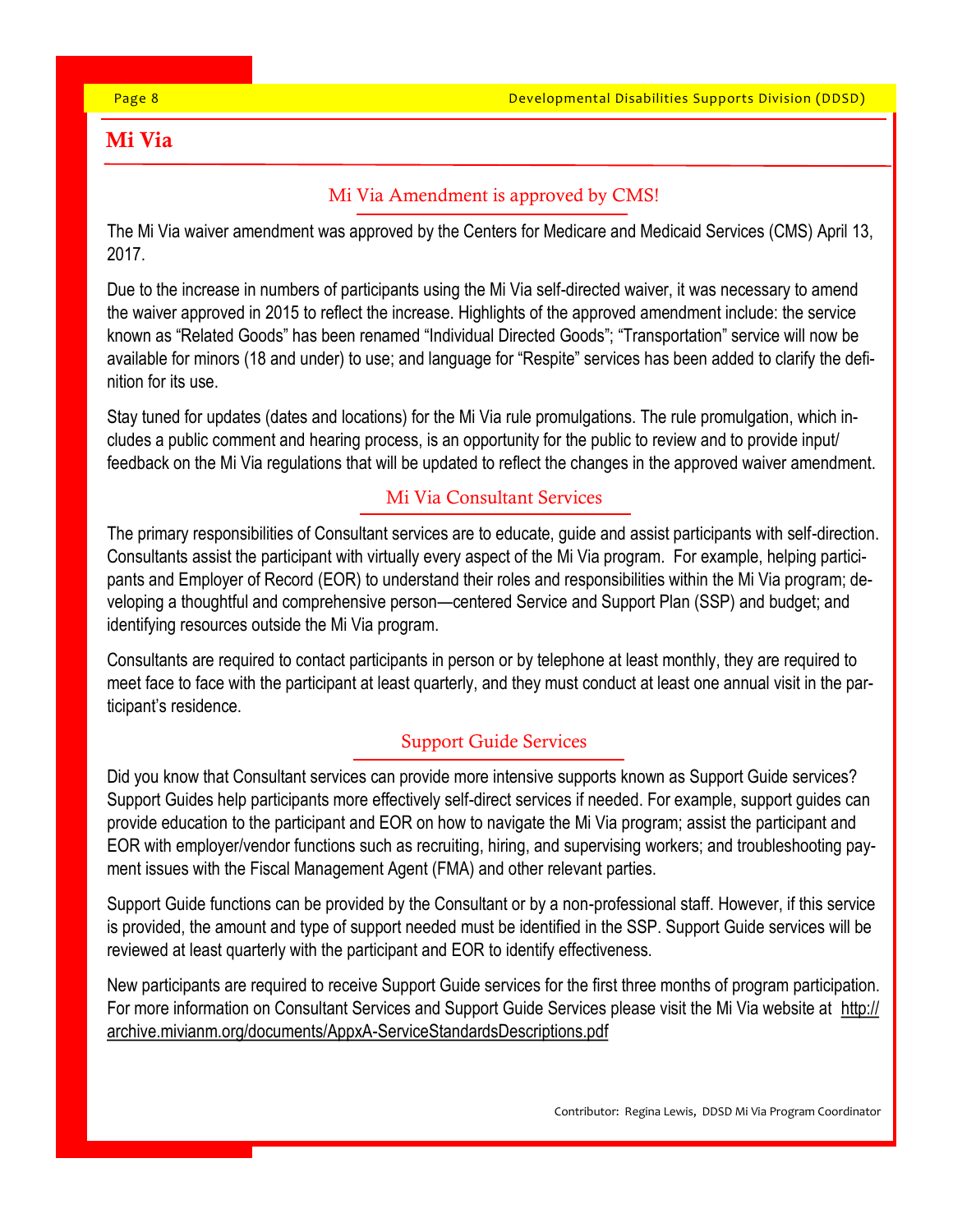# Upcoming Disability Conferences and Events

During each year, there are conferences held in New Mexico which are important opportunities for gathering information and advocacy opportunities for individuals with disabilities, their families and the community. The following information is provided to assist with planning and participation in these events. While certainly not a complete list, the items listed below are some of the upcoming events in New Mexico:

### 2017 Statewide Self-Advocacy Summit **"Know Your Rights, So You Can Live The Life You Want"**

# **Friday, June 16, Statewide Self-Advocacy Conference & Saturday, June 17 2017, The ARC of NM Conference**

**2017 Events will be held at: Hyatt Regency Albuquerque**, 330 Tijeras NW, Albuquerque, New Mexico 87102. Registration Fee: \$30.00 for self-advocates, staff or family member (that price includes Awards Dinner, Dance and luncheon on Saturday, June 17th, 2017. Each person attending must be registered separately.) \$50.00 for professionals (Hotel room NOT included). Hotel is on your own. Hotel is only included in the registration fee if the person registering is traveling 200 miles or more, round trip, within the state of New Mexico.

## 39th Annual New Mexico Conference on Aging **NM Aging and Long Term Services Department**

# "**Supporting Active Aging Today-Tomorrow and Beyond"**

**August 15-16, 2017 at Isleta Resort & Casino Conference Center**  For more information: www.nmaging.state.nm.us/2017-conference-on-aging.aspx. Or Call: (505)383-3900 or (866)842-9230 Toll-Free

## 2017 Southwest Conference on Disability **Center for Development and Disability UNM**

**Main Conference Theme: "The Intersection of Disability and Other Underserved Populations" October 11-13, 2017 at the Albuquerque Convention Center, 401 Second Street NW, Albuquerque, NM Special Emphasis Themes:**

Disability in Native America: Causes, Impacts, Solutions

Addressing the Intersections of Adversity and Disability Prenatally and in Early Childhood: Research, Prevention, Intervention and Capacity-Building

For more information and to register, contact: Pavi Padilla, padillap@salud.unm.edu (505) 272-2082

#### 14th Annual Family Leadership Conference **April 2018 in Albuquerque**

#### **Parents Reaching Out**

**1920 Columbia Dr SE Albuquerque, NM 87106**, Phone: (505)247-0192 or 1-800-524-5176 This Annual event will be held next April. Contact Parents Reaching out for Dates and Location

For more information, contact Lisa Storti, Office of Constituent Support, DDSD, at 505-476-8972 or email-: Lisa.Storti@state.nm.us.

Contributor: Lisa Storti, DDSD Constituent Support Manager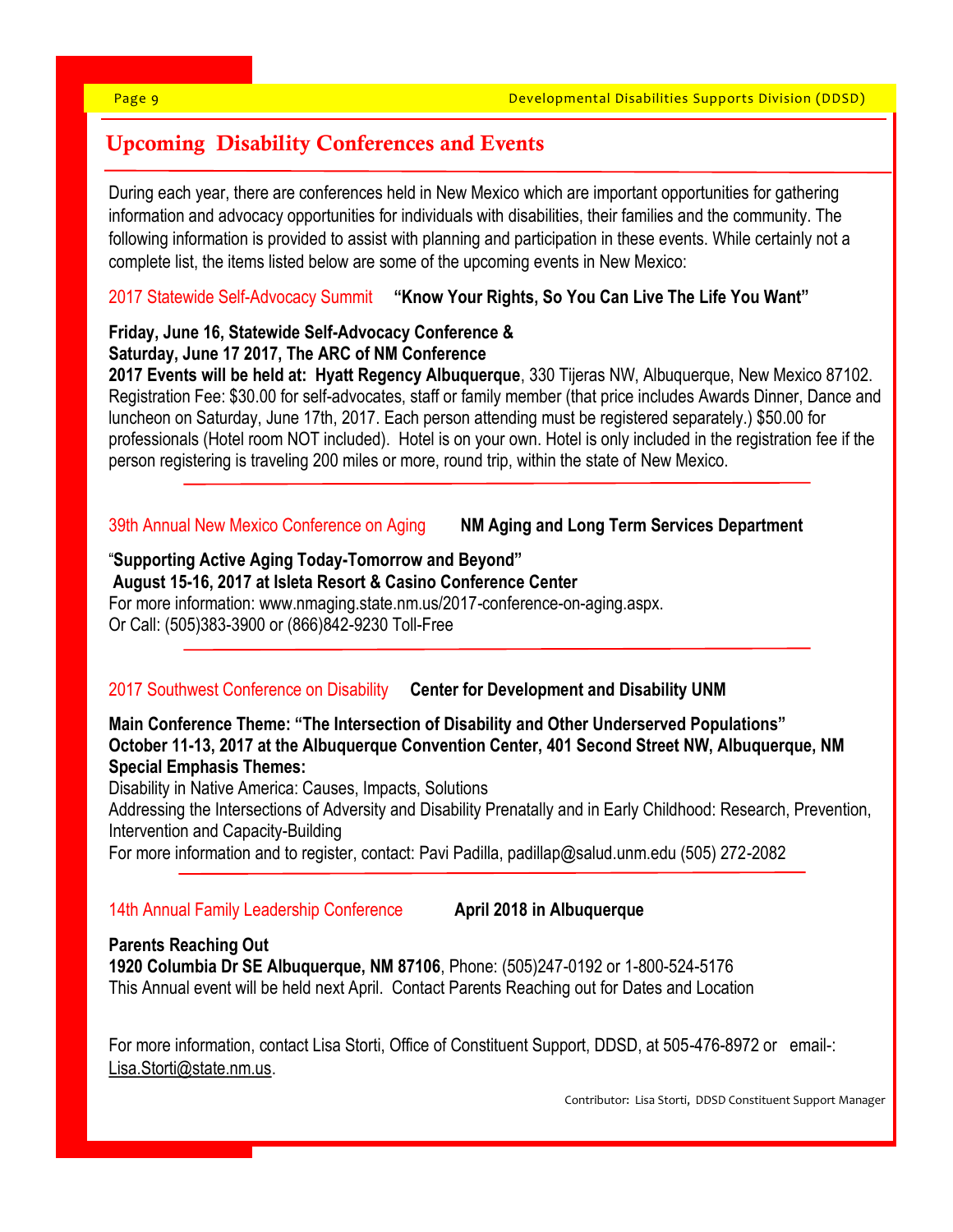# Supporting Families Throughout the Lifespan

It's not easy to get data on the number of individuals with Intellectual / developmental disability (I/DD) being served at home with their parents, or on the number of children under 18 being served on the waivers or on the waiting list. However, according to the 'Supporting Families' initiative of the National Association of State Directors of Developmental Disabilities Services (NASDDDS) nationally over half of individuals with I/DD live with their families, and in some states, that number is as high as 80%.

#### **Defining Family Support**

Supporting the family is defined as a set of strategies targeting the family unit but that ultimately benefit the individual with I/DD. Supporting the family strategies are intended to assist family members who have a key role in the provision of support and guidance of their family member with I/DD to address the emotional, physical and material well-being of the entire family. Strategies must be designed, implemented and funded in a manner directed by the family unit. They should be flexible, comprehensive, and coordinated. (NASDDDS National Agenda on Supports to Families, 2011)

#### **A Lifespan Approach**

Focusing on family support does not mean abandoning other core values of I/DD supports and services such as independence, community inclusion, and self-determination. Rather, it recognizes a lifespan approach to service delivery. Figure 1 illustrates how during earlier years the child (any child, whether they have a disability or not) is more dependent on the parent or family unit. During the transition and adult years, the family, while still involved and an important part of the person's life, takes on different roles as the person assumes a larger role in making their own choices and decisions about how they live their life. (Missouri "Strategies to Support Real Lives", 2012)



Figure 1. Family System Across the Life Course

Continued on page 11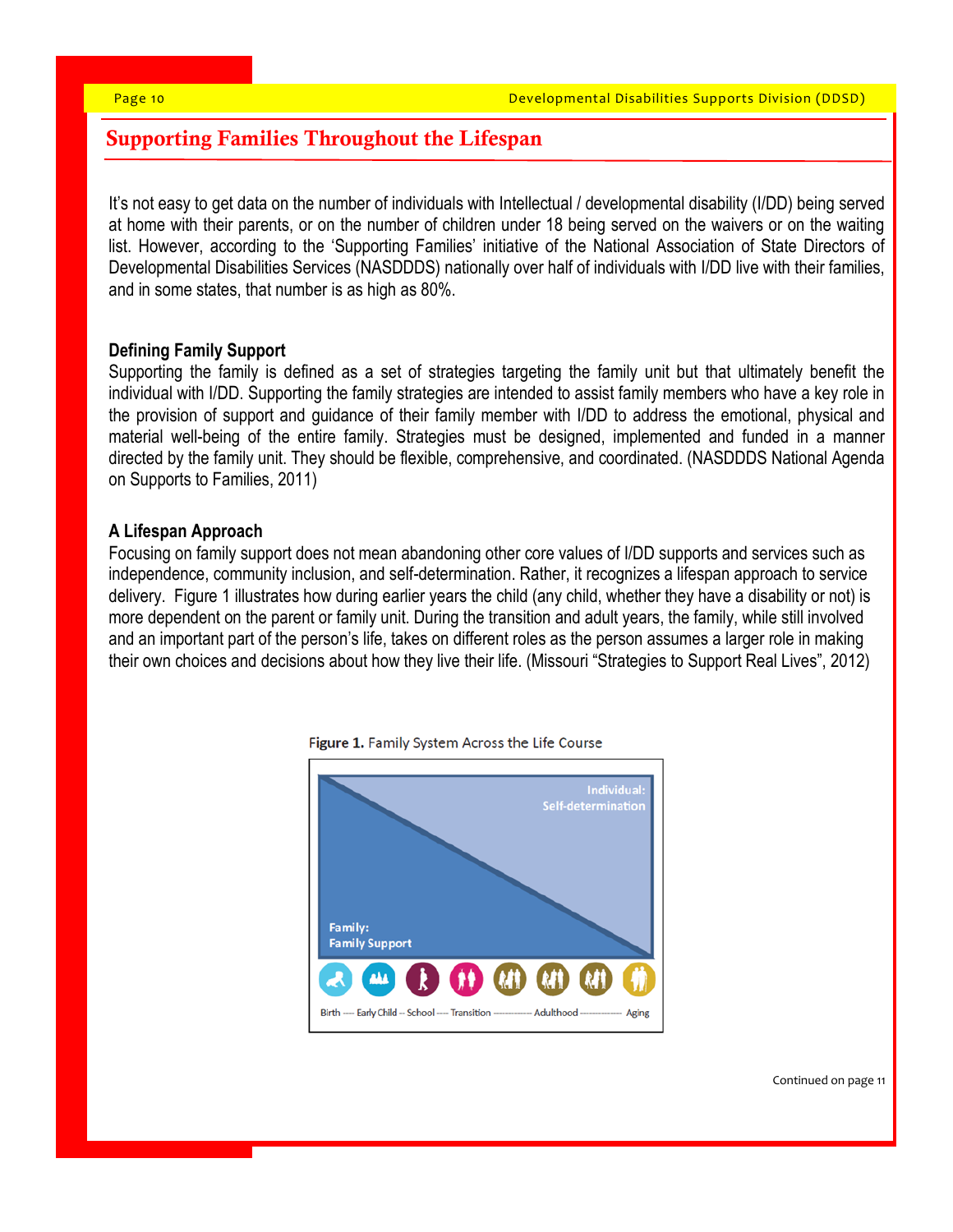# Supporting Families Throughout the Lifespan (Cont.)

#### **Three Core Strategies in Supporting Families**

According to NASDDDS' Supporting Families - Communities of Practice (2017) the three core strategies in supporting families are: discovery and navigation, connecting and networking, and goods and services, often called the "Three Buckets of Supporting Families". Many times, as professionals who work directly with families, focus only on actual goods and services even though we know that families need more or different kinds of support. Sometimes families need information about a disability diagnosis or about a particular therapy or program. Sometimes, they need opportunities to connect with others who have been in their shoes.

- *Discovery and Navigation***:** Information, education, and training on best practices within and outside of disability services, accessing and coordinating community supports, and advocacy and leadership skills. Some examples may include: Information on disability Information about options and possibilities for employment, community living, relationships, recreation, knowledge about best practices and values, skills to navigate and access services.
- *Connecting and networking*: Connecting a family with other families, including parents with disabilities, selfadvocates and siblings, grandparents and other guardians for mutual support. Examples might include parent-to-parent support, self-advocacy organizations, family organizations, sib-shops, support groups, professional counseling, nondisability community support.
- *Services and goods***:** Services that are specific to the daily support and/or care-giving role for the person with I/DD, such as planning for current and future needs, respite, crisis prevention and intervention, systems navigation, home modifications, and health/ wellness management. Other examples may include transportation, adaptive equipment, financial assistance, caregiver supports and training.

I'll be back in future newsletters to explore opportunities and strategies to enhance family supports here in New Mexico.

#### *Further reading:*

#### **Discovery & Navigation:** Knowledge & Skills

- Information on disability
- Knowledge about best practices and values
- Skills to navigate and access services
- Ability to advocate for services and policy change

#### **Connecting & Networking:** Mental Health & Self-efficacy

- Parent-to-Parent Support
- Self-Advocacy Organizations
- Family Organizations
- · Sib-shops
- Support Groups
- Professional Counseling
- Non-disability community support

#### **Day-to-Day Services: Instrumental Supports**

- Self/Family-Directed services
- Transportation
- Respite/Childcare
- Adaptive equipment
- Home modifications
- Financial assistance
- Cash Subsidies
- Short/Long term planning
- Caregiver supports & training

<http://supportstofamilies.org/> Supporting Families Community of Practice – A NASDDDS project funded by the Administration on Intellectual and Developmental

Disabilities (AIDD) <http://www.nasddds.org/resource-library/supporting-families/> NASDDDS' Supporting Families resource page

<https://archrespite.org/> National Respite Network and Resource Center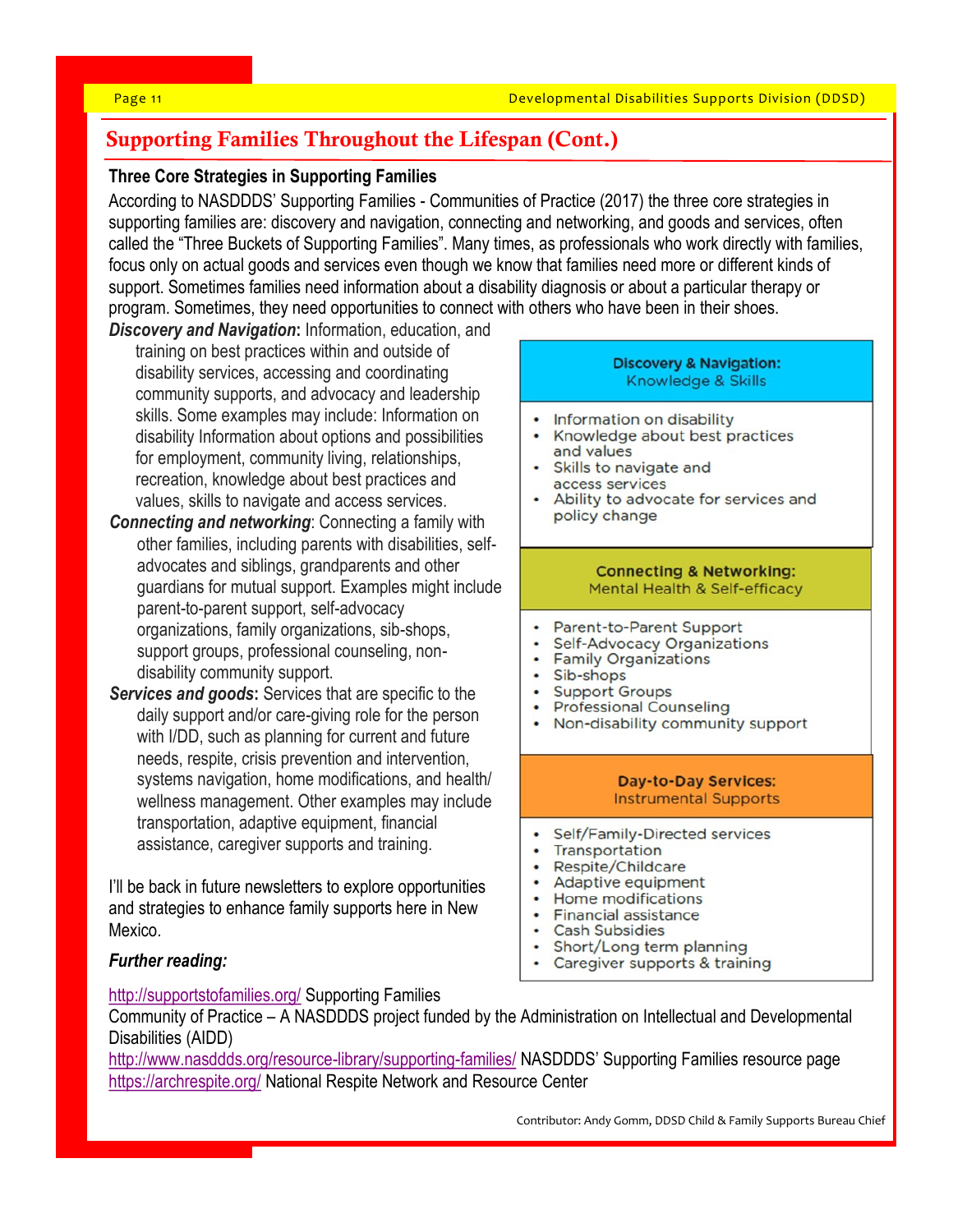# Accessing Specialized Medical or Behavioral Services

Sometimes it is difficult for families or Teams to identify professionals with specialized skills that meet the needs of DD Waiver participants. In order to maintain clear communication and to assure that individuals have full access to services, the Health Care Coordinator or other Interdisciplinary Team (IDT) members should first work with the individual's primary care physician, other current providers and the individual's MCO Care Coordinator to identify professionals to provide the needed specialized services.

A variety of DDSD staff are also available to help whenever needed. The following is a quick guide of contact information if you ever need assistance.

**DDSD Regional Office** staff are knowledgeable about local and regional services and may be able to identify a solution. You may contact your local Regional office Directors, nurses, behavior and crisis specialists or case management coordinators at the numbers listed below.

| <b>Regional Office</b> | City        | <b>Main Number</b> | <b>Toll Free</b> | Fax                   |
|------------------------|-------------|--------------------|------------------|-----------------------|
| Northeast Office       | Taos        | 575-758-5934       | 1-866-315-7123   | 575-758-5973          |
| Northwest Office       | Farmington  | 505-863-9937       | 1-866-862-0448   | 505-863-4978          |
| Southwest Office       | Las Cruces  | 575-528-5180       | 1-866-742-5226   | 575-528-5194          |
| Southeast Office       | Roswell     | 575-624-6100       | 1-866-895-9138   | 575-624-6104          |
| Metro Office           | Albuquerque | 505-841-5500       | 1-800-283-5548   | 505-841-5546/841-5554 |

DDSD Statewide Staff include the Bureau of Behavioral Supports (BBS) , the Clinical Services Bureau (CSB), and the DDSD Medical Director who are also available to help identify medical, behavioral or clinical professionals with specialized skills by providing information, consultation and/or technical assistance. As these situations arise, please feel free to contact any one of us and we will assist in addressing your concerns.

| For help with:                                 | Contact:                                             | Phone              | email                        |
|------------------------------------------------|------------------------------------------------------|--------------------|------------------------------|
| <b>Behavioral Issues</b>                       | Cheryl Frazine, MA<br><b>BBS Bureau Chief</b>        | $(505) 841 - 6510$ | cheryl.frazine@state.nm.us   |
| Crisis Supports                                | <b>BBS Crisis Line</b>                               | 1-505-250-4290     | After Hours                  |
| <b>General Clinical issues</b>                 | Betsy Finley, RN<br><b>CSB Bureau Chief</b>          | $(505) 841 - 2907$ | elizabeth.finley@state.nm.us |
| Clinical or insurance issues                   | Iris Clevenger, RN<br>BSN, MA, CCM                   | $(505) 841 - 2913$ | iris.clevenger@state.nm.us   |
| Clinical and aspiration pre-<br>vention issues | Jacoba "Kotie" Viljoen,<br>RN, MSN                   | $(505) 841 - 6188$ | Jacoba.viljoen@state.nm.us   |
| OT, PT or SLP issues                           | Felicia Vidro, BSBM                                  | $(505) 841 - 5878$ | felicia.vidro@state.nm.us    |
| Clinical or Physician issues                   | Ron Voorhees, MD,<br>MPH,<br><b>Medical Director</b> | $(505)$ 476-5659   | ronald.voorhees@state.nm.us  |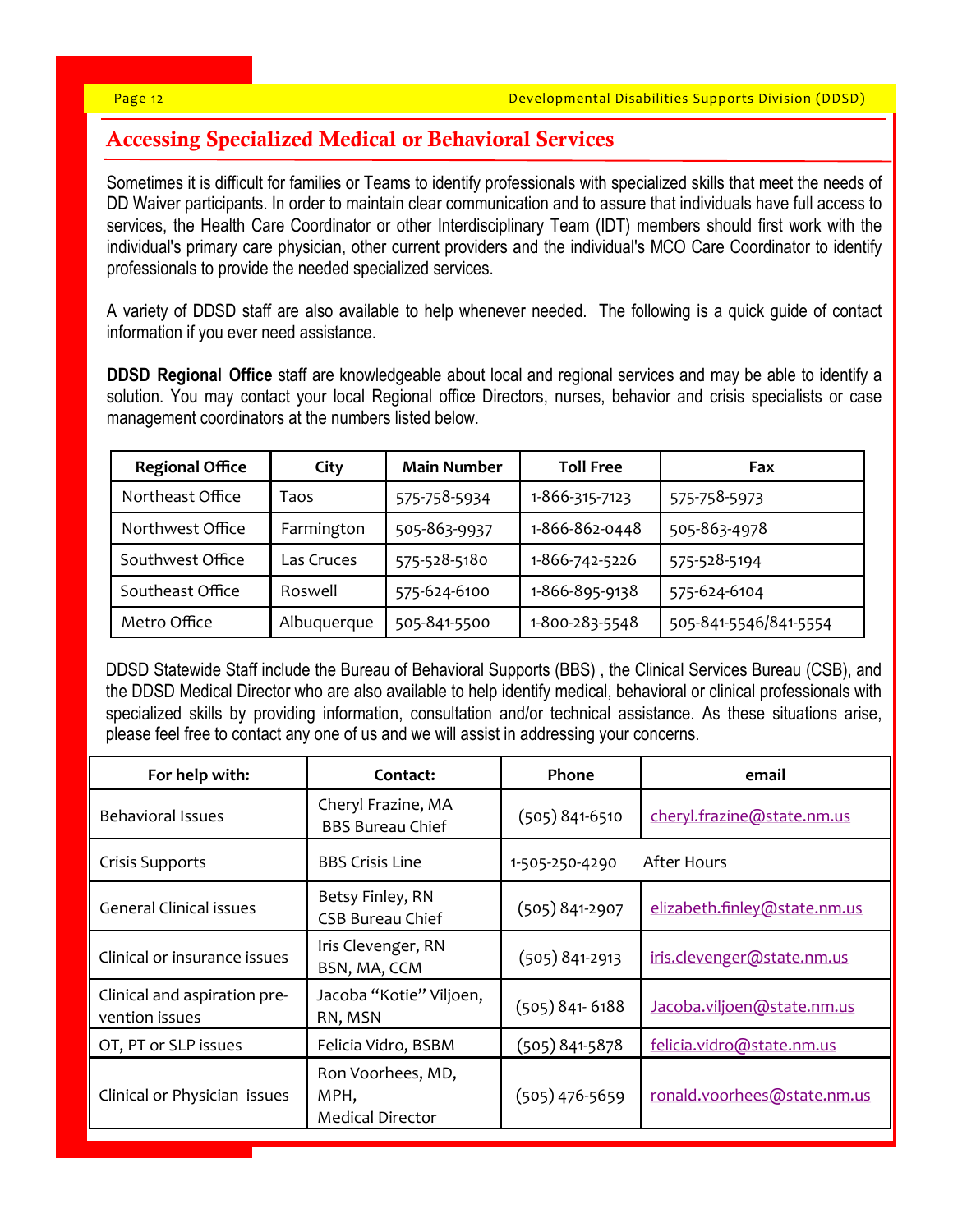# Accessing Specialized Medical or Behavioral Services (Cont.)

Finally, providers are encouraged to utilize the **Request for Regional Office Intervention (RORI)** form to request help or report any existing gaps in specialty services. RORI may also include needs or access issues for:

- Hospital admission or discharge issues
- Occupational Therapy
- Physical Therapy
- Speech and Language Pathology
- Behavioral Support Consultation
- Medical Specialists
- Behavioral Health specialists
- Dental services
- Durable Medical Equipment or medical supply issues

The RORI form may be downloaded from [http://archive.nmhealth.org/ddsd/Rules/TA/RORI.htm#Sec1.](http://archive.nmhealth.org/ddsd/Rules/TA/RORI.htm#Sec1) Note that the RORI process is under revision. A new form will be sent this summer but either form will be accepted.

Please feel free to share this information as needed. We look forward to assisting your efforts to meet the needs of persons with developmental disabilities in New Mexico.

Contributor: Elizabeth Finley, DDSD Clinical Services Bureau Chief

# Budget Authority Under Mi Via

Once your Service and Support Plan (SSP) has been completed and you have identified the supports you would like to have through the Mi Via program, you and your consultant will work together to develop the SSP/budget request. Your consultant will assist you with the budget development and to review the program requirements. You or your Authorized Representative, will determine the rate of pay and how your budget is distributed for spending, not your vendors and/or employees. You have the right to determine the amount of pay for services within the Mi Via program's limits you can find this information in the Mi Via Standards in Appendix C. [http://archive.mivianm.org/documents/MiVia](http://archive.mivianm.org/documents/MiVia-AppxC-RangeRatesCodes.pdf?update=20161205)-AppxC-RangeRatesCodes.pdf?update=20161205

For more information about Budget Authority you can access this on the Mi Via website at the following link [http://](http://archive.mivianm.org/documents/MiViaServiceStandards.pdf) [archive.mivianm.org/documents/MiViaServiceStandards.pdf](http://archive.mivianm.org/documents/MiViaServiceStandards.pdf) 

Contributor: Fleur Dahl, DDSD Mi Via Project Coordinator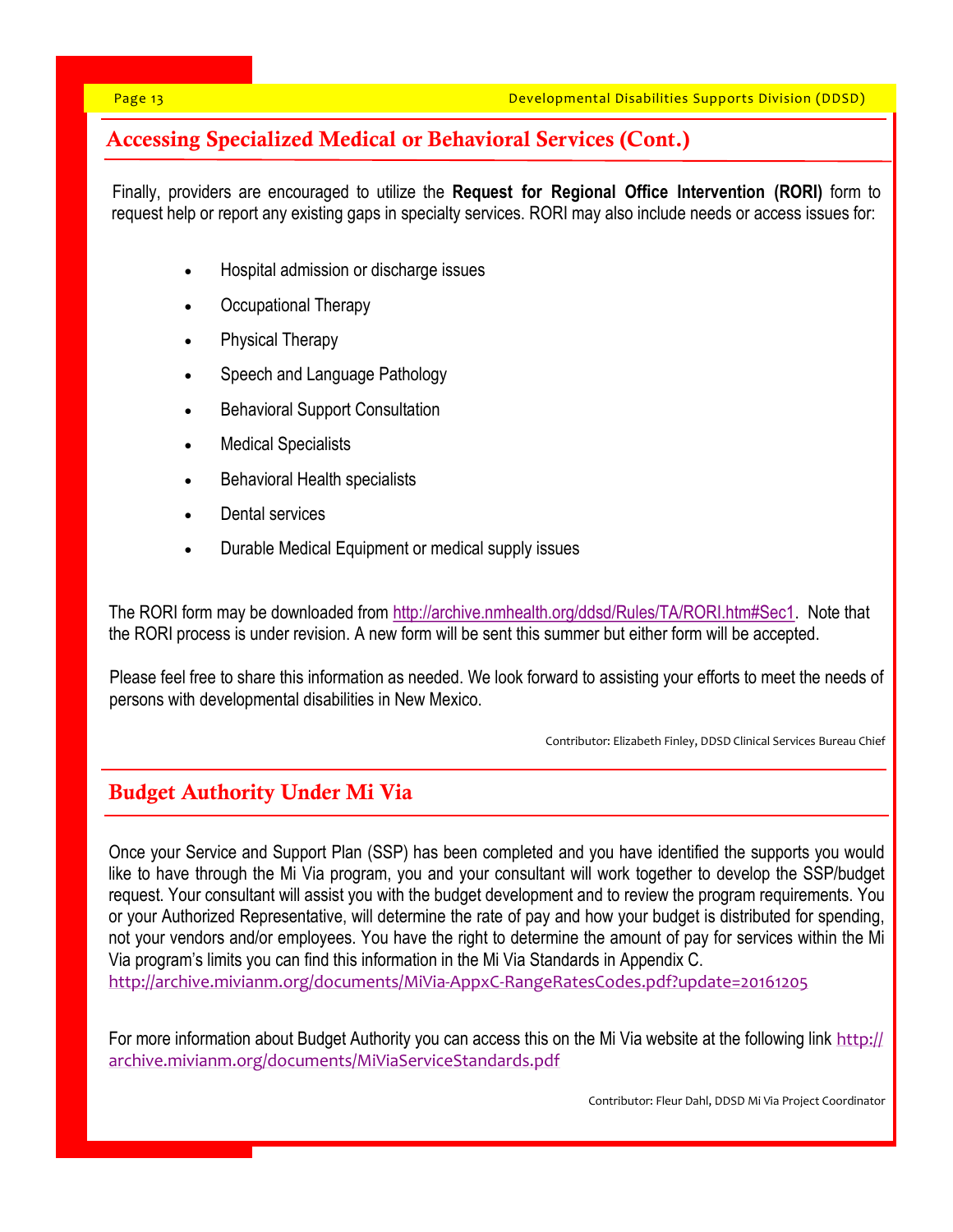# Community Resource Column

This column highlights resources for individuals with disabilities & their families in New Mexico. In this newsletter, we are discussing access to child care and summer programs for individuals with disabilities, specifically, rights under the Americans with Disabilities Act (ADA) as well as the Americans with Disabilities Act Amendments Act (ADAAA).

Child and Adult care programs and summer programs, including privately run centers (including home-based centers), all child care services provided by government agencies (like Head Start, summer school or extended day programs), and private centers operating on the premises of a religious organization must all follow ADA/ADAAA regulations. Programs run by religious organizations are *not* covered unless required through contract with the state or county.

ADAAA Child Care include the following requirements**:**

- Make reasonable modifications to their policies and practices
- Provide auxiliary aids and services needed for effective communication with child or adults with disabilities
- Make no additional charges to the parents or individual as a result of serving the child or adult with a disability
- The programs must ensure accessibility, including removing achievable barriers (even if the program does not currently serve any adults or children with disabilities).

Unacceptable reasons to exclude a child or adult from a program, include the following:

- Higher insurance rates
- Need for individualized attention
- Service animal
- **Medication**
- Delayed speech or developmental delays
- Mobility impairments
- Need for toileting.

Parents are responsible for appropriate testing equipment, training, and special food for the child. Additionally. They may have to reimburse the program for some services outside of the ADAAA, including hiring licensed medical personnel, to conduct specific treatment regimens or procedures.

For more information, visit the Department of Justice ADA Web site, <http://www.ada.gov/chcaflyr.htm> , or call the Department of Justice ADA information line: 800-514-0301 (voice) or 800-514-0383 (TDD).

(*Source: Parents Reaching Out, Albuquerque, NM.* [Phone:](https://www.google.com/search?biw=1417&bih=697&q=parents+reaching+out+phone&sa=X&sqi=2&ved=0ahUKEwjXlv3wo_rTAhVY22MKHRwqDlUQ6BMIggEwEg) *(505) 247-0192, & The National Parent Technical Assistance Center-The Alliance at Pacer, Minneapolis, MN. [http://www.pacer.org/parent/php/PHP-c51a.pdf\)](http://www.pacer.org/parent/php/PHP-c51a.pdf)*

Contributor: Lisa Storti, DDSD Constituent Supports Manager